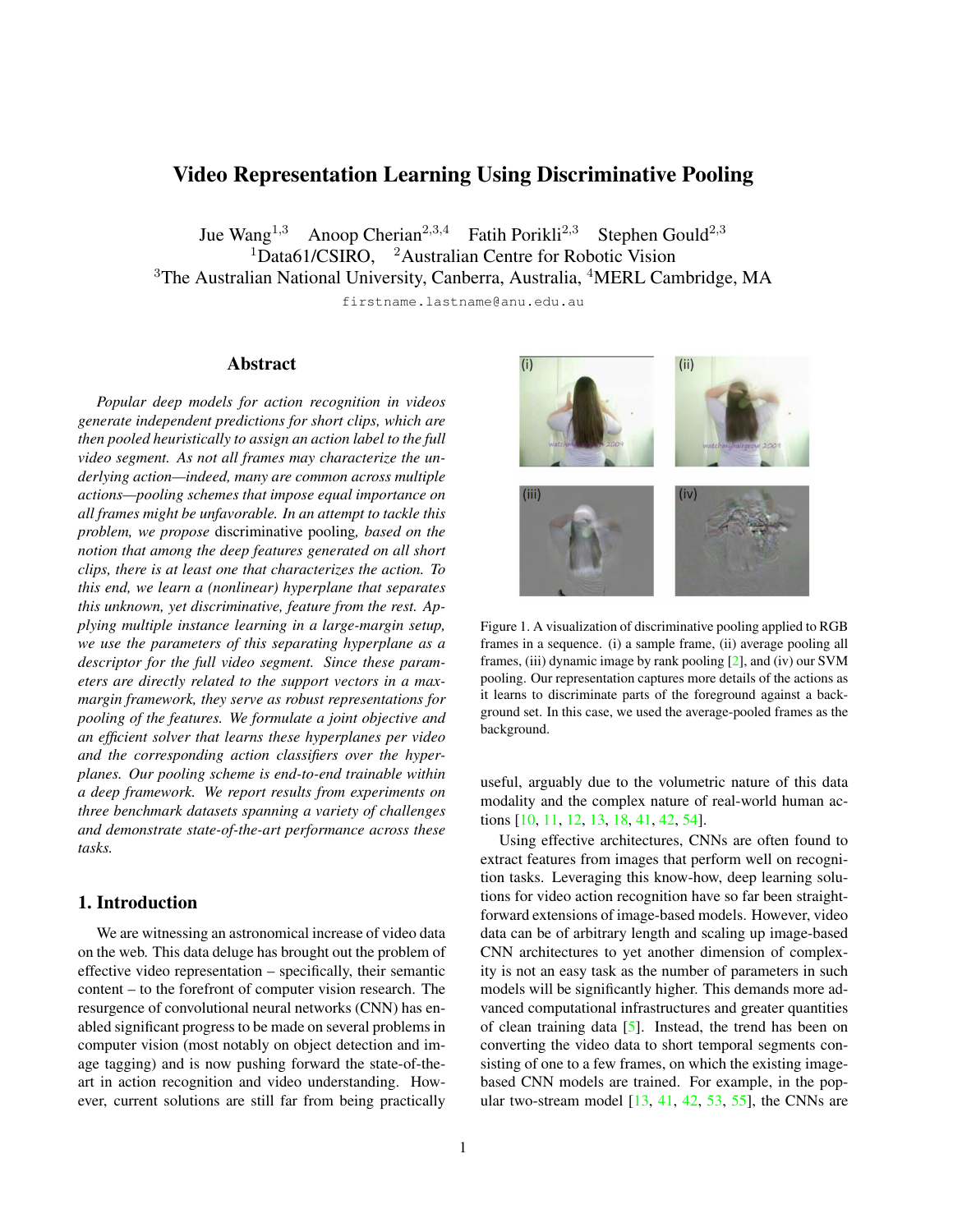<span id="page-1-0"></span>trained to independently predict actions from short video clips (consisting of single frames or stacks of about ten optical flow frames); these predictions are then pooled to generate a prediction for the full sequence – typically using average/max pooling or classifying using a linear SVM. While average pooling gives equal weights to all the predictions, max pooling is sensitive to outliers, and a classifier may be confused by predictions from background actions. Several works try to tackle this problem by using different pooling strategies [\[2,](#page-8-0) [14,](#page-8-7) [53,](#page-9-3) [54,](#page-9-2) [60\]](#page-9-5), which achieve some improvement compared with the baseline algorithm.

To this end, we observe that not all predictions on the short video snippets are equally informative, yet some of them must be  $[36]$ . This allows us to cast the problem in a multiple instance learning (MIL) framework, where we assume that some of the features in one sequence are indeed useful, while the rest are not. We assume all the CNN features from a sequence (containing both the good and bad features) to represent a positive bag, while features from the known background or noisy frames as a negative bag. We then formulate a binary classification problem of separating as many good features as possible in the positive bag using a discriminative classifier. The decision boundary of the classifier thus learned is then used as a descriptor for the entire video sequence, which we call the SVM Pooled (SVMP) descriptor. Subsequently, the SVMP descriptor is used in an action classification setup. We also provide a joint objective that learns both the SVMP descriptors and the action classifiers, which generalizes the applicability of our method to both CNN features and hand-crafted ones. In a pure CNN setup, our pooling method can be implemented alongside the rest of the CNN layers and trained in an endto-end manner.

Compared to other popular pooling schemes, our proposed method offers several benefits: First, it produces a compact representation of a video sequence of arbitrary length by characterizing the classifiability of its features against a background set. Second, it is robust to classifier outliers thanks to the SVM formulation. Last, it is computationally efficient. To provide intuitions, in Figure [1,](#page-0-0) we provide a visualization of our descriptor applied directly on video frames. As is clear, SVMP captures the essence of action dynamics in more detail in comparison to prior works.

We provide extensive experimental evidence on various datasets for different tasks, such as action recognition/anticipation/detection on the HMDB-51 and Charades datasets and skeleton-based action recognition on NTU-RGBD. We outperform baseline results on these datasets by a significant margin (between 3–11%) and beat all the previously reported results as well (between 1–4%).

To set the stage for introducing our method, we briefly review relevant literature on prior works in the next section.

### 2. Related Work

Traditional methods for video action recognition typically use hand-crafted local features, such as dense trajectories, HOG, HOF, etc. [\[51\]](#page-9-6), or mid-level representations on them, such as Fisher Vectors [\[34\]](#page-8-9). With the resurgence of deep learning methods for object recognition [\[21\]](#page-8-10), there have been several attempts to adapt these models to action recognition. Recent practice is to feed the video data, including RGB frames, optical flow subsequences, and 3D skeleton data into a deep (recurrent) network to train it in a supervised manner. Successful methods following this approach are the two-stream models and their extensions [\[11,](#page-8-2) [12,](#page-8-3) [18,](#page-8-5) [20,](#page-8-11) [41\]](#page-9-0). Although the architecture of these networks are different, the core idea is to embed the video data into a semantic feature space, and then recognize the actions either by aggregating the individual features per frame using some statistic (such as max or average) or directly training a CNN based end-to-end classifier [\[11\]](#page-8-2). While the latter schemes are appealing, they usually need to store the feature maps from all the frames in memory which may be prohibitive for longer sequences. This problem may be tackled using recurrent models  $[1, 8, 9, 25, 45, 60]$  $[1, 8, 9, 25, 45, 60]$  $[1, 8, 9, 25, 45, 60]$  $[1, 8, 9, 25, 45, 60]$  $[1, 8, 9, 25, 45, 60]$  $[1, 8, 9, 25, 45, 60]$  $[1, 8, 9, 25, 45, 60]$  $[1, 8, 9, 25, 45, 60]$  $[1, 8, 9, 25, 45, 60]$  $[1, 8, 9, 25, 45, 60]$  $[1, 8, 9, 25, 45, 60]$ , however such models are usually harder to train [\[32\]](#page-8-16). Another promising direction is to use 3D convolutional filters [\[5,](#page-8-6) [47\]](#page-9-8), but would need more parameters and large amounts of clean data for pretraining. In contrast to all these approaches, we look at the problem from that of choosing the correct set of frames automatically that are discriminative in recognizing the actions. A scheme similar to ours is the recent work of Wang et al., [\[54\]](#page-9-2), however they use manually-defined video segmentation for equally-spaced snippet sampling.

Typically, pooling schemes consolidate input data into compact representations. Instead, we use the parameters of the data modeling function, i.e., the SVM decision boundary, as our representation. Note that such a hyperplane is of the same dimensionality as the data and well-known as a weighted combination of each data point, where the weight captures how discriminative each point is. There have been other recent works that use parameters of machine learning algorithms for the purpose of pooling, such as rank pooling  $[14]$ , generalized rank pooling  $[6]$ , dynamic images  $[2]$ and dynamic flow [\[52\]](#page-9-9). However, while these methods optimize a rank-SVM based regression formulation, our motivation and formulation are different. We use the parameters of a binary SVM to be the video level descriptor, which is trained to classify the frame level features from a preselected (but arbitrary) bag of negative features. In this respect, our pooling scheme is also different from Exemplar-SVMs [\[29,](#page-8-18) [56,](#page-9-10) [61\]](#page-9-11) that learns feature filters per data sample and then use these filters for feature extraction.

An important component of our scheme is the MIL scheme, which is a popular data selection technique [\[7,](#page-8-19) [26,](#page-8-20) [57,](#page-9-12) [58,](#page-9-13) [62\]](#page-9-14). In the context of action recognition, schemes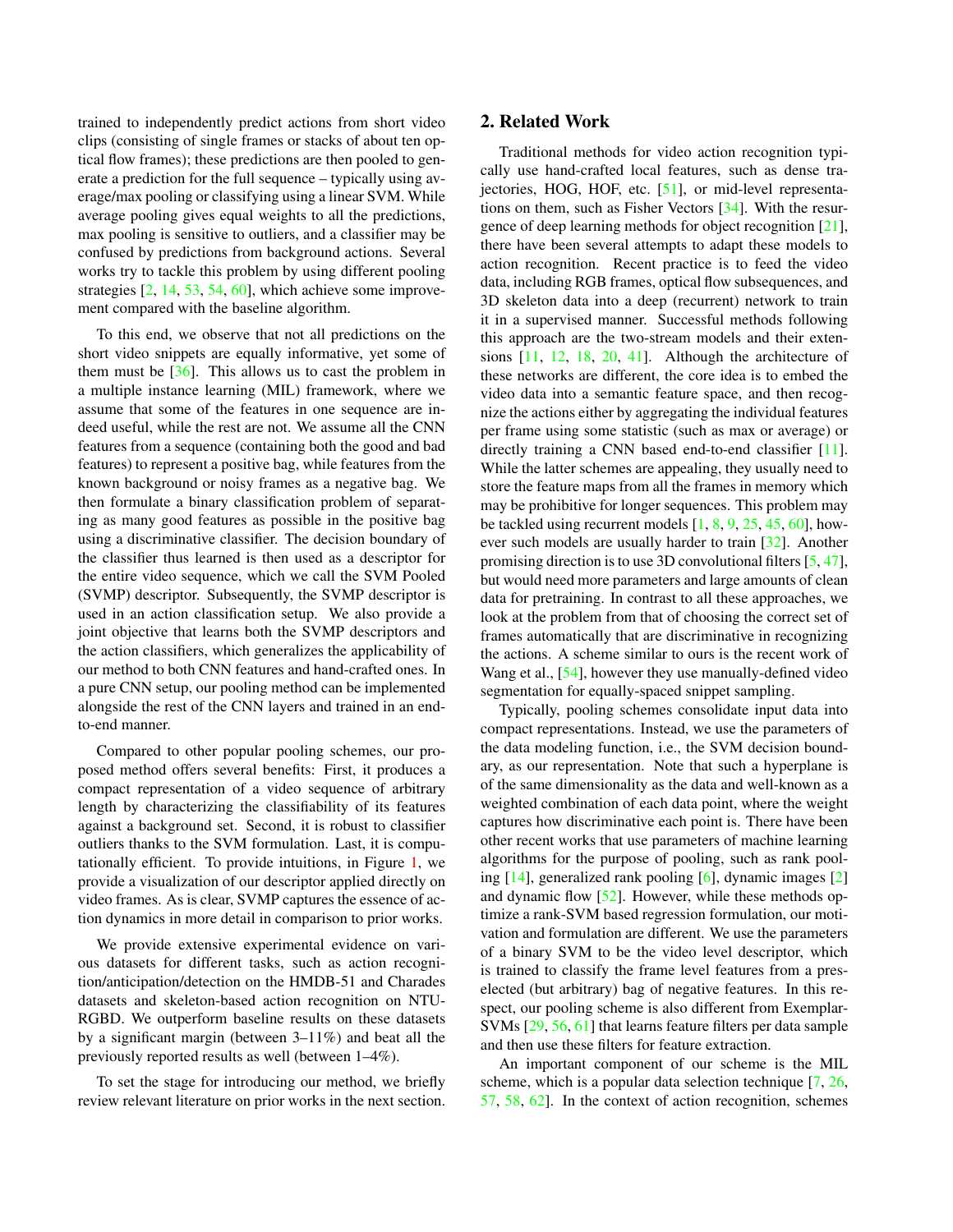<span id="page-2-4"></span>similar in motivation have been suggested before. For example, Satkin and Hebert [\[35\]](#page-8-21) explore the effect of temporal cropping of videos to regions of actions; however, assumes these regions are continuous. Nowozin et al. [\[31\]](#page-8-22) represent videos as sequences of discretized spatio-temporal sets and reduces the recognition task into a max-gain sequence finding problem on these sets using an LPBoost classifier. Similar to ours, Li et al.  $[27]$  propose an MIL setup for complex activity recognition using a dynamic pooling operator–a binary vector that selects input frames to be part of an action, which is learned by reducing the MIL problem to a set of linear programs. Chen and Nevatia [\[46\]](#page-9-15) propose a latent variable based model to explicitly localize discriminative video segments where events take place. Vahdat et al. present a compositional model in [\[48\]](#page-9-16) for video event detection using a multiple kernel learning based latent SVM. While all these schemes share similar motivations as ours, we cast our MIL problem in the setting of normalized set kernels [\[15\]](#page-8-24) and reduce the formulation to standard SVM setup which can be solved rapidly. In the  $\propto$ -SVMs of Yu et al., [\[23,](#page-8-25) [59\]](#page-9-17), the positive bags are assumed to have a fixed fraction of positives, which is a criterion we also assume in our framework. However, our optimization setup and our goals are different. Specifically, our goal is to learn a video representation for recognition, while [\[59\]](#page-9-17) tackles the problem of action detection.

# 3. Proposed Method

In this section, we describe our method for learning SVMP descriptors and the action classifiers. The overall pipeline is illustrated in Figure [2.](#page-3-0)

Let us assume we are given a dataset of  $N$  video sequences  $\mathcal{X}^{+} = \{X_{1}^{+}, X_{2}^{+}, ..., X_{N}^{+}\},\$  where each  $X_{i}^{+}$  is sequence with a set of frame level features, *i.e.*,  $X_i^+$ sequence with a set of frame level features, *i.e.*,  $X_i^+ = \{ \mathbf{x}_1^{i+}, \mathbf{x}_2^{i+}, ..., \mathbf{x}_n^{i+} \}$ , each  $\mathbf{x}_k^{i+} \in \mathbb{R}^p$ . We assume that each  $X_i^+$  is associated with an action class label  $y_i^+ \in$  $\{1, 2, ..., d\}$ . Further, the + sign denotes that the features and the sequences represent a positive bag. We also assume that we have access to a set of sequences  $\mathcal{X}^- = \{X_1^-, X_2^-, ... X_M^-\}$  belonging to actions different from those in  $\mathcal{X}^+$ , where each  $X_j^- = \left\{ \mathbf{x}_1^{j-}, \mathbf{x}_2^{j-}, ..., \mathbf{x}_n^{j-} \right\}$ are the features associated with a negative bag, each  $x_k^{j-} \in$  $\mathbb{R}^p$ . For simplicity, we assume all sequences have the same number  $n$  of features. Further our scheme is featureagnostic, i.e., they may be from a CNN or are hand-crafted.

Our goals are two-fold, namely (i) to learn a classifier decision boundary for every sequence in  $\mathcal{X}^+$  that separates a fraction  $\eta$  of them from the features in  $\mathcal{X}^-$  and (ii) to learn video level classifiers on the classes in the positive bags that are represented by the learned decision boundaries in (i). We provide below an MIL formulation for (i) and a joint objective combining (i) and learning (ii).

#### 3.1. Learning Decision Boundaries

As described above, our goal in this section is to generate a descriptor for each sequence  $X^+ \in \mathcal{X}^+$ ; this descriptor we define to be the learned parameters of a hyperplane that separates the features  $x^+ \in X^+$  from all features in  $\mathcal{X}^-$ . We do not want to warrant that all  $x^+$  can be separated from  $X^-$  (as several of them may belong to a background class), however we assume that at least a fixed fraction  $\eta$  of them are classifiable. Mathematically, suppose the tuple  $(w_i, b_i)$ represents the parameters of a max-margin hyperplane separating some of the features in a positive bag  $X_i^{\dagger}$  from all features in  $\mathcal{X}^-$ , then we cast the following objective, which is a variant of the sparse MIL (SMIL) [\[3\]](#page-8-26), normalized set kernel (NSK) [\[15\]](#page-8-24), and  $\propto$ -SVM [\[59\]](#page-9-17) formulations:

<span id="page-2-1"></span>
$$
\underset{w_i \in \mathbb{R}^p, b_i \in \mathbb{R}, \zeta \ge 0}{\arg \min} P1(w_i, b_i) := ||w_i||^2 + C_1 \sum_{k=1}^{(M+1)n} \zeta_k \quad (1)
$$

<span id="page-2-2"></span>subject to 
$$
\theta(\mathbf{x};\eta) (w_i^T \mathbf{x} + b_i) \ge 1 - \zeta_k
$$
 (2)

$$
\theta(\mathbf{x};\eta) = -1, \forall \mathbf{x} \in \left\{ X_i^+ \bigcup \mathcal{X}^- \right\} \setminus \hat{X}_i^+ \tag{3}
$$

$$
\theta(\hat{\mathbf{x}};\eta) = 1, \forall \hat{\mathbf{x}} \in \hat{X}_i^+ \tag{4}
$$

<span id="page-2-3"></span><span id="page-2-0"></span>
$$
\left|\hat{X}_i^+\right| \ge \eta \left|X_i^+\right|.\tag{5}
$$

In the above formulation, we assume that there is a subset  $\hat{X}_i^+ \subset X_i^+$  that is classifiable, while the rest of the positive bag need not be, as captured by the ratio in [\(5\)](#page-2-0). The variables  $\zeta$  capture the non-negative slacks weighted by a regularization parameter  $C_1$ , and the function  $\theta$  provides the label of the respective features. Unlike SMIL or NSK objectives, that assumes the individual features x are summable, our problem is non-convex due to the unknown set  $\ddot{X}^+$ . However, this is not a serious deterrent to the usefulness of our formulation and can be tackled easily as described in the sequel and supported by our experimental results.

Given that the above formulation is built on an SVM objective, we call this specific discriminative pooling scheme as *SVM pooling* and formally define the descriptor for a sequence as:

Definition 1 (SVM Pooling Desc.) *Given a sequence* X *of features*  $\mathbf{x}$  ∈  $\mathbb{R}^p$  *and a negative dataset*  $\mathcal{X}^-$ , we define *the* SVM Pooling *(SVMP) descriptor as*  $\text{SWMP}(X)$  =  $[w, b]^T \in \mathbb{R}^{p+1}$ , where the tuple  $(w, b)$  is obtained as the *solution of problem* P1 *defined in* [\(1\)](#page-2-1)*.*

#### 3.2. Learning Video Level Classifiers

Given a dataset of sequences  $\mathcal{X}^+$  and a negative bag  $\mathcal{X}^-$ , we propose to learn the SVMP descriptors per sequence and the classifiers on  $\mathcal{X}^+$  jointly as a multi-class structured SVM problem which includes the MIL problem P1 as a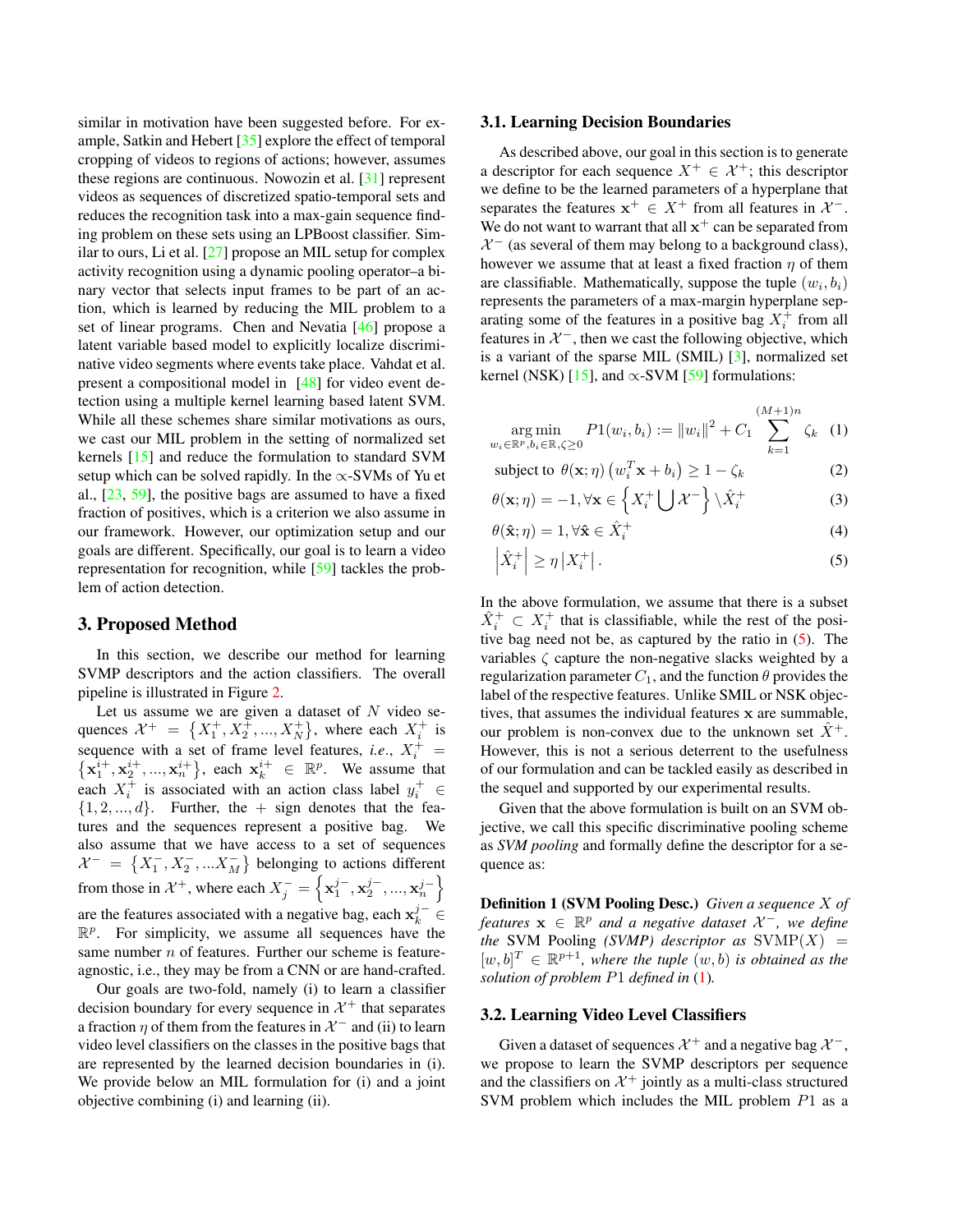<span id="page-3-3"></span>

<span id="page-3-0"></span>Figure 2. Illustration of our SVM pooling pipeline: (i) Extraction of frames  $f_i$  from videos, (ii) converting frames  $f_i$  into features  $x_i$ , (iii) learning decision boundaries  $w_j$ , one for every sequence, on its respective features  $x_i$ , and (iv) using  $w_j$  as descriptor in a video classifier.

sub-objective. The joint formulation is as follows:

 $\boldsymbol{u}$ 

$$
\min_{w,b,Z} P2 := \sum_{i=1}^{N} \|w_i\|^2 + \sum_{j=1}^{d} \|Z_j\|^2
$$
  
+  $C_2 \sum_{i,l=1}^{N} \gamma_{il} + C_1 \sum_{i=1}^{N} \sum_{k=1}^{(M+1)n} \zeta_{ik}$  (6)

$$
Z_j^T \left( \begin{bmatrix} w \\ b \end{bmatrix}_i - \begin{bmatrix} w \\ b \end{bmatrix}_l \right) \ge \Delta(y_i^+, y_l^+) - \gamma_{il}, \qquad (7)
$$
  
where  $y_i^+ = j, \forall y_l^+ \in I_d$ , and  $\forall j \in I_d$ ,

$$
\theta(\mathbf{x};\eta) (w_i^T \mathbf{x} + b_i) \ge 1 - \zeta_{ik}, \mathbf{x} \in X_i^+ \bigcup \mathcal{X}^-, \forall i = I_N,
$$
  
and  $\theta(\mathbf{x}; \eta) \in \{+1, -1\}, \gamma_{il} \ge 0, \zeta_{ik} \ge 0,$ 

where  $\theta(x;\eta)$  is as defined in [\(3\)](#page-2-2) and [\(4\)](#page-2-3). The function  $\Delta(y, z)$  computes the similarity between the ground truth labels  $y$  and  $z$ . The formulation  $P2$  jointly optimizes the computations of SVMP descriptors per sequence  $(w_i, b_i)$ and the parameters  $Z$  of  $d$  video level classifiers, in a oneversus-rest fashion as described in  $(7)$ . The constant  $C_2$  is a regularization parameter on the action classifiers and  $\gamma$ represents the respective slack variables per sequence. For brevity, we use  $I_m$  to represent the set  $\{1, 2, ..., m\}$ .

### 3.3. Efficient Optimization

The problem P2 is not convex due to the function  $\theta(\mathbf{x}; \eta)$ that needs to select a set from the positive bags that satisfy the criteria in  $(5)$ . Also, note that the sub-problem P1 could be posed as a mixed-integer quadratic program (MIQP), which is known to be in NP  $[24]$ . While, there are efficient approximate solutions for this problem (such as [\[30\]](#page-8-28)), the solution must be scalable to large number of both high-dimensional features generated by a CNN and low-dimensional local features. To this end, we propose the following relaxation.

Note that the regularization parameter  $C_1$  in [\(1\)](#page-2-1) controls the positiveness of the slack variables  $\zeta$ , thereby influencing the training error rate. A smaller value of  $C_1$  allows more data points to be misclassified. If we make the assumption that useful features from the sequences are easily classifiable compared to background features, then a smaller value of  $C_1$  could help find the decision hyperplane easily. However, the correct value of  $C_1$  depends on each sequence. Thus, in Algorithm  $(1)$ , we propose a heuristic scheme to find the SVMP descriptor for a given sequence  $X^+$  by iteratively tuning  $C_1$  such that at least a fraction  $\eta$  of the features in the positive bag are classified as positive.

<span id="page-3-1"></span>

| <b>Input:</b> $X^+$ , $\mathcal{X}^-$ , $\eta$                                                                                                                                                                                                                                                  |
|-------------------------------------------------------------------------------------------------------------------------------------------------------------------------------------------------------------------------------------------------------------------------------------------------|
| $C_1 \leftarrow \epsilon, \lambda > 1;$                                                                                                                                                                                                                                                         |
| repeat                                                                                                                                                                                                                                                                                          |
|                                                                                                                                                                                                                                                                                                 |
|                                                                                                                                                                                                                                                                                                 |
| $\begin{array}{l} \left[ \begin{array}{l} C_1 \leftarrow \lambda C_1; \\ [w,b] \leftarrow \arg \min_{w,b} \text{SVM}(X^+, \mathcal{X}^-, C_1); \\ \hat{X}^+ \leftarrow \left\{ \mathbf{x} \in X^+ \mid w^T \mathbf{x} + b \geq 0 \right\}; \end{array} \right. \end{array} \right. \end{array}$ |
| until $\frac{ \hat{X}^+ }{ X^+ } \geq \eta;$                                                                                                                                                                                                                                                    |
| return $[w, b]$                                                                                                                                                                                                                                                                                 |

<span id="page-3-2"></span>

Each step of Algorithm [\(1\)](#page-3-2) solves a standard SVM objective. Suppose we have an oracle that could give us a fixed value  $C$  for  $C_1$  that works for all action sequences for a fixed  $\eta$ . As is clear, there could be multiple combinations of data points in  $\hat{X}^+$  that could satisfy this  $\eta$ . If  $\hat{X}^+_p$  is one such  $\hat{X}^+$ . Then, P1 using  $\hat{X}^+_p$  is just the SVM formulation and is thus convex. That is, if we enumerate all such  $\hat{X}^+_{p}$  that satisfies the constraint using  $\eta$ , then the objective for each such  $\hat{X}_{p}^{+}$  is an SVM problem, that could be solved using standard efficient solvers. Instead of enumerating all such bags  $\hat{X}_p^+$ , in Alg. [1,](#page-3-2) we adjust the SVM classification rate to  $\eta$ , which is easier to implement. Assuming we find a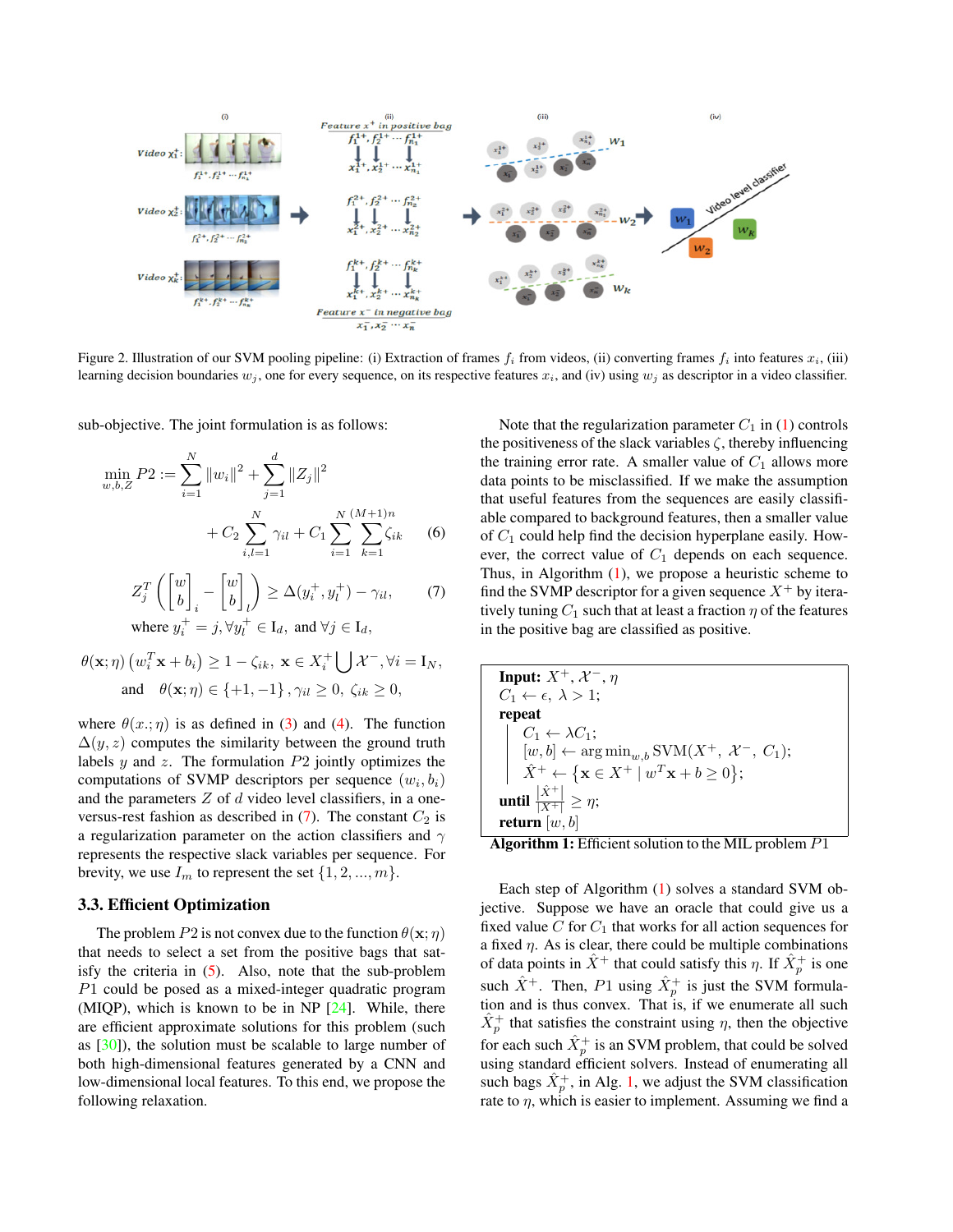<span id="page-4-1"></span> $C_1$  that satisfies the  $\eta$ -constraint using P1, due to the convexity of SVM, it can be shown that the objective of P1 will be the same in both cases (exhaustive enumeration and our proposed regularization adjustment), albeit the solution  $\hat{X}^{+}_p$ might differ (there could be multiple solutions).

Considering P2, it is non-convex in Z and  $(w_i, b_i)$ 's jointly. However, it is convex in  $Z$  when fixing  $(w_i, b_i), \forall i \in \{1, 2, ..., N\}.$  Thus, under the above conditions, if we need to run only one iteration of  $P1$ , then P2 becomes convex in either variables separately, and thus we could solve it using block coordinate descent (BCD) to-wards a local minimum. Algorithm [2](#page-4-0) depicts the iterations. Note that there is a coupling between the data point decision boundaries  $(w_i, b_i)$  and the action classifier decision boundaries  $Z_j$  in [\(7\)](#page-3-1), either of which are fixed when optimizing over the other using BCD. When optimizing over  $(w_i, b_i)$ ,  $Z_j^T$  $\lceil w \rceil$ b 1 l (in [\(7\)](#page-3-1)) is a constant, and we use  $\Delta(y_i^+, y_i^+) = 1$ , in which case the problem is equivalent to assuming  $Z$  as a *virtual* positive data point in the positive bag. We make use of this observation in Algorithm [2](#page-4-0) by including  $Z$  in the positive bag. Note that these virtual  $Z$  points are updated in place rather than adding new points in every iteration.

Input:  $\mathcal{X}^+$ ,  $\mathcal{X}^-$ ,  $\eta$ repeat /\* compute SVMP descriptors for all sequences  $\star/$ for  $X_i^+ \in \mathcal{X}^+$  do  $[w_i, b_i] \leftarrow \arg \min_{w, b} \text{SVM}(X_i^+, \mathcal{X}^-, C);$ end  $Z \leftarrow \text{Solve P2 fixing } \begin{bmatrix} w \\ v \end{bmatrix}$ b 1 i  $, \forall i = \{1, ..., N\};$ /\*  $Z$  is added to  $X_i^+$  so that  $\text{SVM}$ could be used to satify  $(7)$  \*/  $X_i^+ \leftarrow X_i^+ \cup Z$ until *until convergence*; return Z

<span id="page-4-0"></span>

When using decision boundaries as data descriptors, a natural question can be regarding the identifiability of the sequences using this descriptor, especially if the negative bag is randomly sampled. To circumvent this issue, we propose two workarounds, namely (i) to use the same negative bag for all the sequences, and (ii) assume all features (including positives and negatives) are centralized with respect to a global data mean.

#### 3.4. Nonlinear Extensions

In problem  $P1$ , we assume a linear decision boundary generating SVMP descriptors. However, looking back at our solutions in Algorithms  $(1)$  and  $(2)$ , it is clear that we are dealing with standard SVM formulations to solve our relaxed objectives. In the light of this, instead of using linear hyperplanes for classification, we may use nonlinear decision boundaries by using the kernel trick to embed the data in a Hilbert space for better representation. Assuming  $\mathcal{X} = \mathcal{X}^+ \cup \mathcal{X}^-$ , by the Representer theorem [\[43\]](#page-9-18), it is wellknown that for a kernel  $K : \mathcal{X} \times \mathcal{X} \to \mathbb{R}_+$ , the decision function  $f$  for the SVM problem P1 will be of the form:

$$
f(.) = \sum_{\mathbf{x} \in X^+ \cup \mathcal{X}^-} \alpha_{\mathbf{x}} K(., \mathbf{x}),
$$
 (8)

where  $\alpha_x$  are the parameters of the non-linear decision boundaries. However, from an implementation perspective, such a direct kernelization may be problematic, as we will need to store the training set to construct the kernel. We avoid this issue by restricting our formulation to use only homogeneous kernels [\[49\]](#page-9-19), as such kernels have explicit linear feature map embeddings on which a linear SVM can be trained directly. This leads to exactly the same formulations as in  $(1)$ , except that now our features x are obtained via a homogeneous kernel map. In the sequel, we call such a descriptor a *nonlinear SVM pooling* (NSVMP) descriptor.

#### 4. End-to-End CNN Learning

In this section, we address the problem of training a CNN end-to-end with SVM pooling as an intermediate layer – the main challenge is to derive the gradients of SVMP for efficient backpropagation. Assume a CNN  $f$  taking a sequence S as input. Let  $f_L$  denote the L-th CNN layer and let  $Y_L$  denote the feature maps generated by this layer for all frames in S. We assume these features go into an SVMP layer and produces as output a descriptor  $w$  (using a precomputed set of negative feature maps), which is then passed to subsequent CNN layers for classification. Mathematically, let  $g(w) = \arg \min_{w} \text{SVMP}(Y_L)$  define the SVM pooling layer, which we re-define the hinge-loss as:

$$
SVMP(Y_L) = \frac{1}{2} ||w||^2 + \frac{\lambda}{2} \sum_{z \in Y_L} \max (0, \theta(z; \eta) w^T z - 1)^2.
$$

As is by now clear, with regard to a CNN learning setup, we are dealing with a bilevel optimization problem here – that is, optimizing for the CNN parameters via stochastic gradient descent in the outer optimization, which requires the gradient of an argmin inner optimization with respect to its optimum, i.e., we need to compute the gradient of  $q(w)$ with respect to the data z. By applying Lemma 3.3 of  $[17]$ , this gradient of the argmin at an optimum SVMP solution  $w^*$  can be shown to be the following:

$$
\nabla_z g(w^*) = -\nabla_{ww} \text{SVMP}(Y_L)^{-1} \nabla_{zw} \text{SVMP}(Y_L),
$$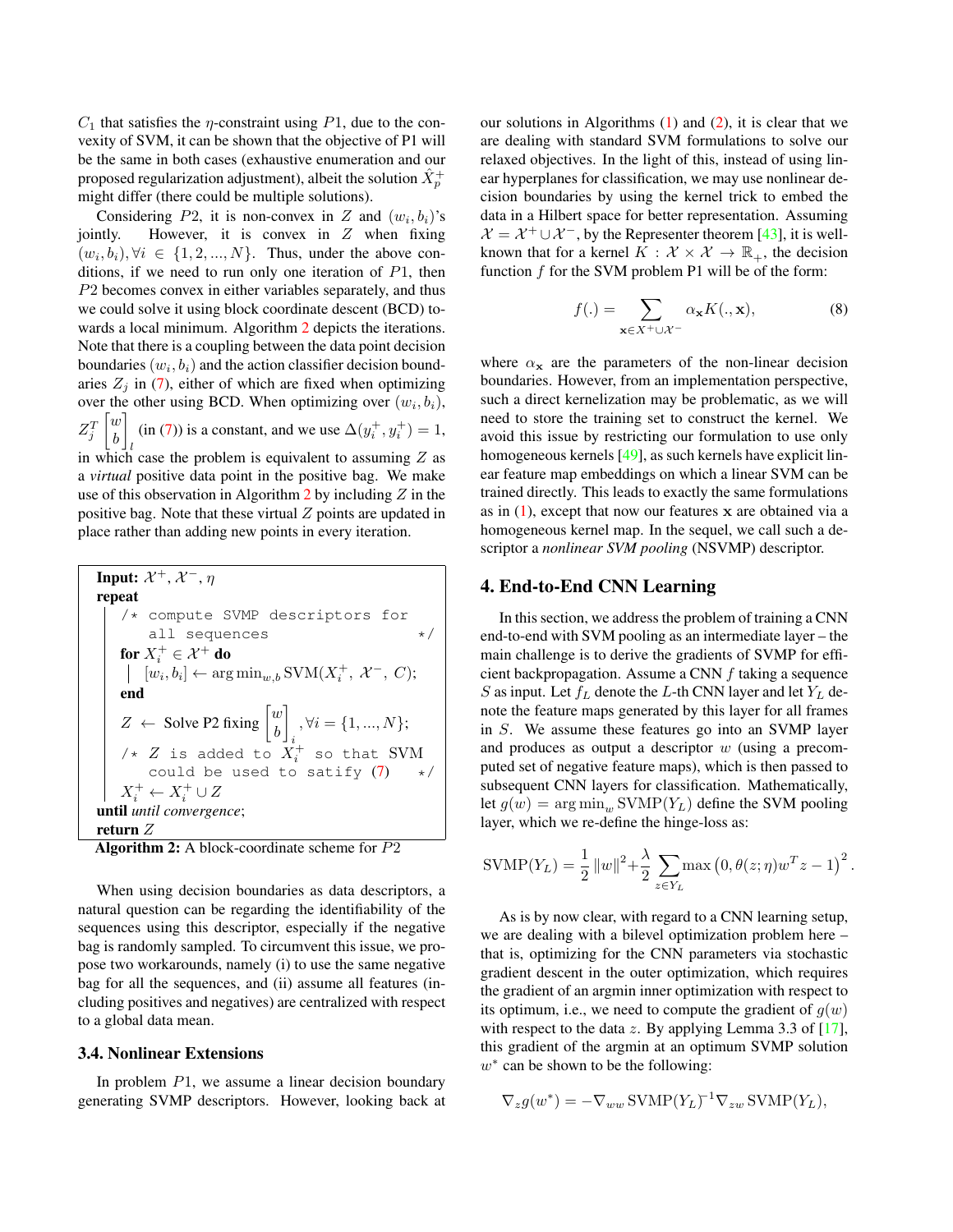<span id="page-5-7"></span>where the first term captures the inverse of the Hessian evaluated at  $w^*$  and the second term is the second-order derivative wrt  $z$  and  $w$ . Substituting for the components, we have the gradient at  $w = w^*$  as:

− I+<sup>λ</sup> X ∀j:θjw<sup>T</sup> zj>1 (θ<sup>j</sup> z<sup>j</sup> )(θ<sup>j</sup> z<sup>j</sup> ) T <sup>−</sup><sup>1</sup> λ X ∀j:θjw<sup>T</sup> zj>1 D (θ 2 <sup>j</sup> w T zj−θ<sup>j</sup> )+θ 2 <sup>j</sup> wz T j 

where for brevity, we use  $\theta_i = \theta(z_i; \eta)$ , and D is a diagonal matrix, whose *i*-th entry as  $D_{ii} = \theta_i^2 w^T z_i - \theta_i$ .

# 5. Experiments

In this section, we explore the utility of discriminative pooling on several tasks, namely (i) action recognition using video and skeletal features, (ii) action anticipation, and (iii) localizing actions in videos. We introduce these datasets briefly next along with details of the features used, followed by an analysis of the parameters of our pooling scheme, before furnishing our results against state-of-the-art.

# <span id="page-5-6"></span>5.1. Datasets

HMDB-51 [\[22\]](#page-8-30): is a popular benchmark for video action recognition, consisting of trimmed videos downloaded from the Internet. The dataset contains 51 action classes and 6766 videos. The recognition results are evaluated using 3-fold cross-validation and mean classification accuracy is reported. For this dataset, we analyze different combinations of features on multiple CNN frameworks.

Charades [\[39\]](#page-8-31): is an untrimmed multi-action dataset, containing 11,848 videos split into 7985 for training, 1863 for validation, and 2,000 for testing. It has 157 action categories, including several fine-grained classes. In the classification task, we follow the evaluation protocol of [\[39\]](#page-8-31), using the output probability of the classifier to be the score of the sequence. In the detection task, we use 'postprocessing' protocol described in [\[38\]](#page-8-32), which uses the averaged prediction score of a small temporal window around temporal pivots. The dataset provides two-stream VGG-16 fc7 features which we use in our method.<sup>[1](#page-5-0)</sup> The performance on detection and recognition tasks are evaluated using mean average precision (mAP) on the validation set.

NTU-RGBD [\[37\]](#page-8-33): is by far the largest action datasets providing 3D skeleton data. It has 56,000 videos and 60 actions performed by 40 people from 80 different views. We use the temporal CNN proposed in [\[20\]](#page-8-11) to generate features, but uses SVMP instead of their global average pooling.

### 5.2. Parameter Analysis

In this section, we analyze the influence of each of the parameters in our scheme.

<span id="page-5-4"></span><span id="page-5-2"></span>

<span id="page-5-5"></span><span id="page-5-3"></span>Figure 3. Analysis of the parameters in our scheme. All experiments use VGG features from fc6 layer. See text for details.

e with smallenge  $\int_{0}^{\infty}$  ( $\int_{0}^{\infty}$   $\int_{0}^{\infty}$   $\int_{0}^{\infty}$   $\int_{0}^{\infty}$   $\int_{0}^{\infty}$   $\int_{0}^{\infty}$   $\int_{0}^{\infty}$   $\int_{0}^{\infty}$   $\int_{0}^{\infty}$   $\int_{0}^{\infty}$   $\int_{0}^{\infty}$   $\int_{0}^{\infty}$   $\int_{0}^{\infty}$   $\int_{0}^{\infty}$   $\int_{0}^{\$ Selecting Negative Bags: An important step in our algorithm is the selection of the positive and negative bags in the MIL problem. We randomly sample the required number of frames (50) from each sequence/fold in the training/testing set to define the positive bags. In terms of the negative bags, we need to select samples that are unrelated to the ones in the positive bags. We explored four different negatives in this regard to understand the impact of this selection and apply them on the HMDB-51 dataset split-1. They are samples from (i) ActivityNet dataset [\[4\]](#page-8-34) unrelated to HMDB-51, (ii) UCF-101 dataset unrelated to HMDB-51, (iii) Thumos Challenge background sequence<sup>[2](#page-5-1)</sup>, and (iv) synthesized random white noise image sequences. For (i) and (ii), we use 50 frames each from randomly selected videos, one from every unrelated class, and for (iv) we used 50 synthesized white noise images, and randomly generated stack of optical flow images. As shown in Figure  $3(a)$ , the white noise negative shows better performance for both lower and higher value of  $\eta$  parameter. So, we use it in our experiments for other datasets.

Choosing Hyperparameters: The three important parameters in our scheme are (i) the  $\eta$  deciding the quality of an SVMP descriptor, (ii)  $C_1 = C$  $C_1 = C$  $C_1 = C$  used in Algorithm 1 when finding SVMP per sequence, and (iii) sizes of the positive and negative bags. To study (i) and (ii), we plot in Figures  $3(c)$  and  $3(a)$  for HMDB-51 dataset, classification accuracy when C is increased from  $10^{-4}$  to  $10^{4}$  in steps and when  $\eta$  is increased from 0-100% and respectively. We repeat this experiment for all the different choices of negative bags. As is clear, increasing these parameters reduces the training error, but may lead to overfitting. However, Figure  $3(b)$  shows that increasing C increases the accuracy of

<span id="page-5-0"></span>

<span id="page-5-1"></span><sup>2</sup>http://www.thumos.info/home.html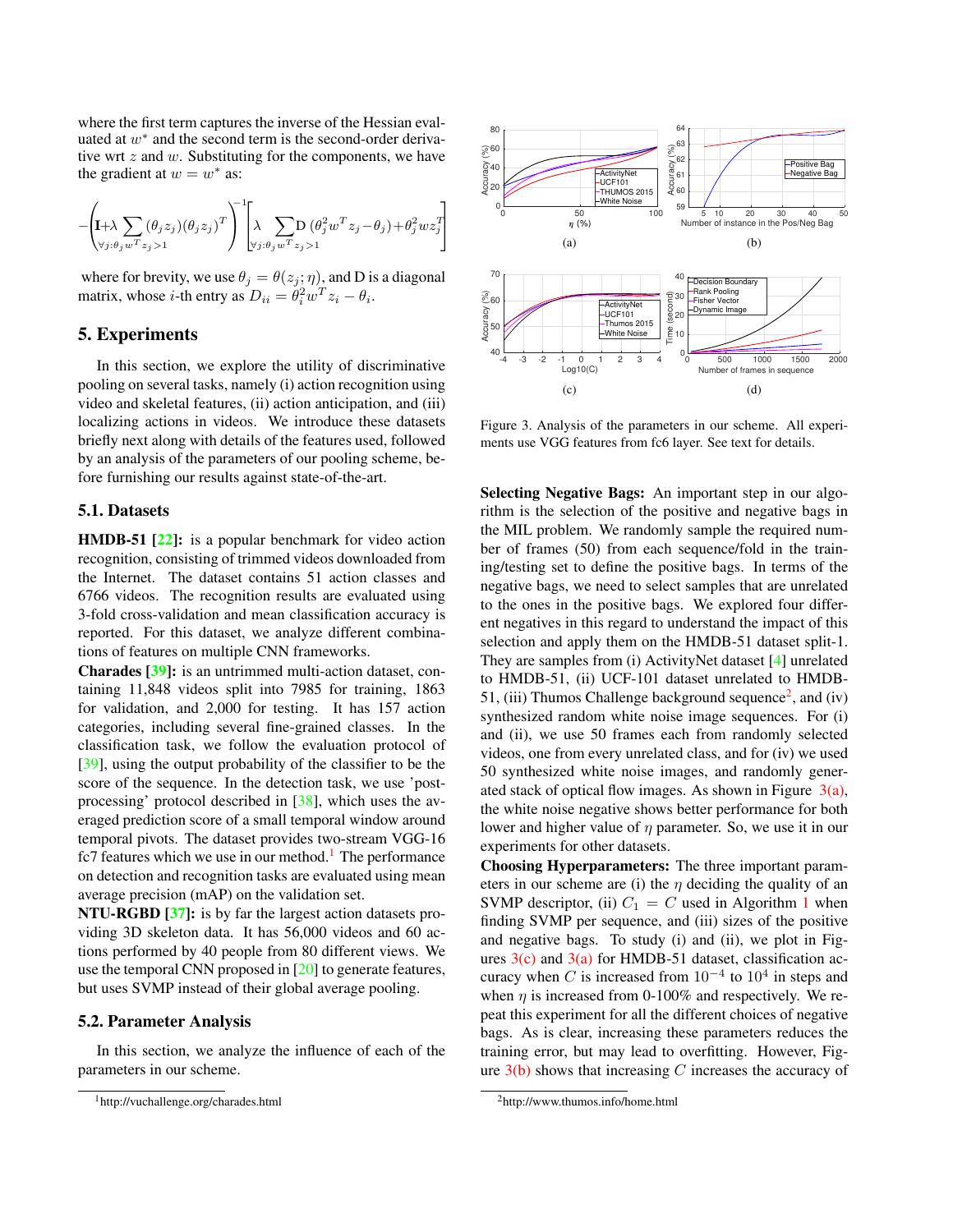<span id="page-6-5"></span>Table 1. Comparisons using various features on HMDB-51 split-1

<span id="page-6-1"></span>

| Feature/             | Accuracy      | Accuracy when    |
|----------------------|---------------|------------------|
| model                | independently | combined with:   |
| $pool5 (vgg-16)$     | 57.9%         | 63.8% (fc6)      |
| $fc6$ (vgg-16)       | 63.3%         |                  |
| $fc7$ (vgg-16)       | 56.1%         | $57.1\%$ (fc6)   |
| $fc8$ (vgg-16)       | 52.4%         | 58.6% (fc6)      |
| softmax ( $vgg-16$ ) | 41.0%         | $46.2\%$ (fc6)   |
| pool5 (ResNet-152)   | 69.5%         |                  |
| fc1000 (ResNet-152)  | 61.1%         | $68.8\%$ (pool5) |

the SVMP descriptor, implying that the CNN features are already equipped with discriminative properties for action recognition. However, beyond  $C = 10$ , a gradual decrease in performance is witnessed, suggesting overfitting to bad features in the positive bag. Thus, we use  $C = 10$  (and  $\eta = 0.9$ ) in the experiments to follow. To decide the bag sizes for MIL, we plot in Figure  $3(b)$ , performance against increasing size of the positive bag, while keeping the negative bag size at 50 and vice versa; i.e., for the red line in Figure  $3(b)$ , we fix the number of instances in the positive bag at 50; we see that the accuracy raises with the cardinality of the negative bag. A similar trend, albeit less prominent is seen when we repeat the experiment with the negative bag size, suggesting that about 30 frames per bag is sufficient to get a useful descriptor.

**Running Time:** In Figure  $3(d)$ , we compare the time it took on average to generate SVMP descriptors for an increasing number of frames in a sequence. For comparison, we plot the running times for some of the recent pooling schemes such as rank pooling  $[2, 14]$  $[2, 14]$  $[2, 14]$  and the Fisher vectors  $[51]$ . The plot shows that while our scheme is slightly more ex-pensive than standard Fisher vectors (using the VLFeat<sup>[3](#page-6-0)</sup>), it is significantly cheaper to generate SVMP descriptors in contrast to some of the recent popular pooling methods.

#### 5.3. Experiments on HMDB-51

Following the recent trends, for this experiment, we use a two-stream CNN model in popular architectures, the VGG-16 and the ResNet-152 [\[13,](#page-8-4) [42\]](#page-9-1). We fine-tune a two-stream VGG/ResNet model trained for the UCF-101 dataset.

SVMP on Different CNN Features: We generate SVMP descriptors from different intermediate layers of the CNN models and compare their performance. Specifically, features from each layer are used as the positive bags and SVMP descriptors computed using Algorithm [1](#page-3-2) and [2](#page-4-0) against the chosen set of negative bags. In Table [1,](#page-6-1) we report results on split-1 of the HMDB-51 dataset and find that the combination of fc6 and pool5 gives the best performance for the VGG-16 model, while pool5 features alone show good performance using ResNet. We thus use these feature combinations for experiments to follow.

Table 2. Comparisons between SVMP and NSVMP on HMDB-51 split-1

<span id="page-6-2"></span>

|                 | VGG   | ResNet |
|-----------------|-------|--------|
| Linear-SVMP     | 63.8% | 69.5%  |
| Non-linear-SVMP | 64.4% | 69.8%  |
| Combination     | 66.1% | 71.0%  |

Table 3. Comparison to standard pooling on HMDB-51 split-1

<span id="page-6-3"></span>

|                             | VGG   | <b>ResNet</b> |
|-----------------------------|-------|---------------|
| Spatial Stream-AP[10, 13]   | 47.1% | 46.7%         |
| Spatial Stream-MP           | 46.5% | 45.1%         |
| Spatial Stream-SVMP         | 58.3% | 57.4%         |
| Temporal Stream-AP [10, 13] | 55.2% | 60.0%         |
| Temporal Stream-MP          | 54.8% | 58.5%         |
| <b>Temporal Stream-SVMP</b> | 61.8% | $65.7\%$      |
| Two-Stream-AP $[10, 13]$    | 58.2% | 63.8%         |
| Two-Stream-MP               | 56.7% | 60.6%         |
| Two-Stream-SVMP             | 66.1% | 71.0%         |

Table 4. Comparison of action anticipation on HMDB-51 split-1

<span id="page-6-4"></span>

| $HMDB-51$ |                                                    |       |       |                   |       |
|-----------|----------------------------------------------------|-------|-------|-------------------|-------|
| k/5       | 1/5                                                | 2/5   | 3/5   | 4/5               |       |
|           | SVMP $\frac{158.3\%}{65.5\%}$ 68.4\% 70.1\% 71.0\% |       |       |                   |       |
| AP        | 48.6%                                              | 56.4% | 59.9% | $62.5\%$ $63.8\%$ |       |
| МP        | 46.2%                                              | 55.4% | 56.3% | 58.8%             | 60.6% |

SVMP Extensions and Standard Pooling: We analyze the complementary nature of SVMP and its non-linear extension NSVMP (using a Chi-sq homogeneous kernel) on HMDB-51 split1. The results are provided in Table [2,](#page-6-2) and clearly show that the combination leads to significant improvements consistently on both datasets. Comparison between SVMP and standard pooling schemes (such as average (AP) and max (MP)) are reported in Table  $3$  using exactly the same set of features. As is clear, SVMP is significantly better than the other two pooling schemes.

SVMP for Action Anticipation We also evaluated the usefulness of SVMP for action anticipation. This is motivated by the intuition that SVMP might be able to learn generalizable decision boundaries when shown only a small part of the sequence – given the SVM is optimized in a maxmargin framework. Specifically, we use  $k \times \frac{1}{5}$  initial part of the sequences to be pooled by SVMP,  $(k \in \{1, 2, 3, 4, 5\})$ which has to now predict the action in the full segment. We use the ResNet feature for this experiment. The results are provided in Table [4](#page-6-4) and is clear that compared with others, the benefits of SVMP become higher, when only seeing a small fraction of the data, substantiating our intuition.

#### 5.4. Recognition/Detection in Untrimmed Videos

As introduced in the Section [5.1,](#page-5-6) Charades is an untrimmed dataset with multiple actions in one sequence. We use the publicly available two-stream VGG features from the fc7 layer for this dataset. We applied our scheme on the provided training set (7985 videos), and report results (mAP) on the provided validation set (1863 videos)

<span id="page-6-0"></span><sup>3</sup>http://www.vlfeat.org/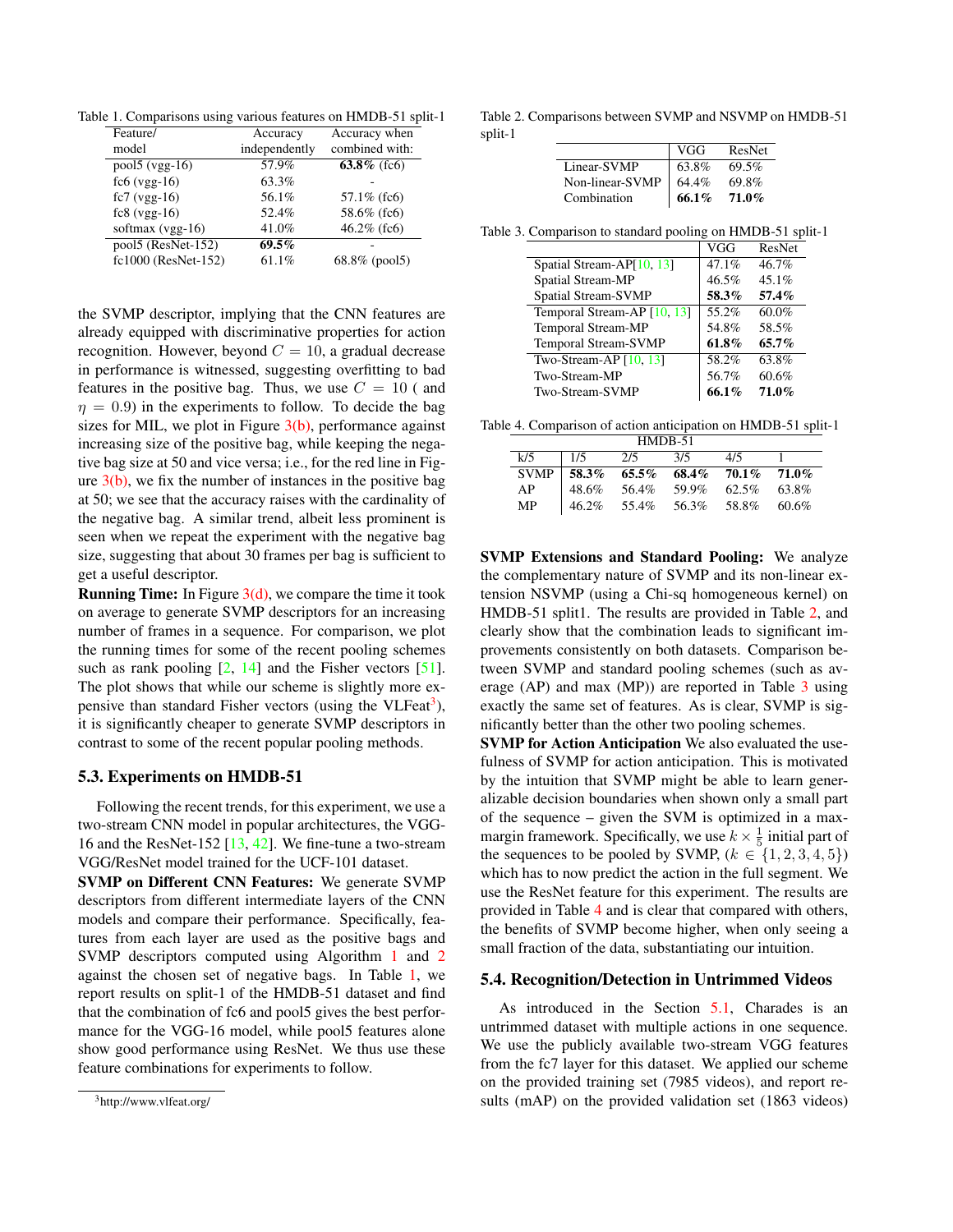<span id="page-7-2"></span>

<span id="page-7-1"></span>Figure 4. T-SNE visualizations of SVMP and other pooling methods. From left to right: average pooling, max pooling, and SVMP.

for the tasks of action classification and detection. In the classification task, we concatenate the two-stream features and apply a sliding pooling scheme to create multiple de-scriptors. Following the evaluation protocol in [\[39\]](#page-8-31), we use the output probability of the classifier to be the score of the sequence. In the detection task, the standard evaluation setting is to use the prediction score of 25 equidistant time points in the sequence, which is not suitable for any pooling scheme. So, we consider another evaluation method with post-processing, proposed in [\[38\]](#page-8-32). This method uses the averaged prediction score of a small temporal window around each temporal pivots. Instead of average pooling, we apply the SVMP. From Table [5,](#page-7-0) it is clear that SVMP improves performance against other pooling schemes.

# 5.5. Skeletal Action Recognition in NTU-RGBD

For this experiment, we follow the two official evaluation protocols described in [\[37\]](#page-8-33), i.e., the cross-view and crosssubject protocol. We use  $[20]$  as the baseline. This scheme applies a temporal CNN with residual connections on the 3D skeleton data. We swap the global average pooling layer in [\[20\]](#page-8-11) by a Rank/SVM pooling layer. The result in Table [5](#page-7-0) indicates that the SVMP works better than other pooling schemes on the skeleton-based features.

### 5.6. Visualization of SVMP

To gain further intuitions into the performance boost by SVMP, in Figure [4,](#page-7-1) we show TSNE visualizations comparing to average and max pooling on 10-classes from HDMB-51. The visualization shows that SVMP leads to better separated clusters, substantiating that it is learning much more discriminative representations than traditional methods.

### 5.7. Comparisons to the State of the Art

In Table [5,](#page-7-0) we compare our best result against the stateof-the-art results on each dataset using the respective standard evaluation protocols. For a fair comparison, we also report our best result combining with hand-crafted features (IDT-FV) [\[50\]](#page-9-20) for HMDB-51. Our scheme obtains the state-of-the-art performance in all datasets and outperform other methods by 1–4%. We note that recently the two-stream I3D+ model<sup>[\[5\]](#page-8-6)</sup>, which is pre-trained on the larger Kinectics dataset (with more than 300K videos), achieves

<span id="page-7-0"></span>Table 5. Comparison to the state of the art in each dataset, following the official evaluation protocol for each dataset.

| HMDB-51 (accuracy over 3 splits)        |                |            |  |
|-----------------------------------------|----------------|------------|--|
| Method                                  | Accuracy       |            |  |
| Temporal segment networks[54]           | 69.4%          |            |  |
| AdaScan[19]                             | 54.9%          |            |  |
| AdaScan + IDT + C3D $[19]$              | 66.9%          |            |  |
| ST ResNet[10]                           | 66.4%          |            |  |
| $ST$ ResNet + IDT[10]                   | 70.3%          |            |  |
| ST Multiplier Network[11]               | 68.9%          |            |  |
| ST Multiplier Network + IDT[11]         | 72.2%          |            |  |
| Two-stream I3D[5]                       | 66.4%          |            |  |
| Two-stream $I3D+$ (Kinetics 300k) $[5]$ | 80.9%          |            |  |
| SVMP (ResNet)                           | 71.0%          |            |  |
| SVMP (ResNet+IDT)                       | 72.6%          |            |  |
| $SVMP (I3D+)$                           | 81.3%          |            |  |
| Charades (mAP)                          |                |            |  |
| Method                                  | Classification | Detection  |  |
| Two-stream VGG (Average Pooling) [40]   | 14.3%          | 10.9%      |  |
| Two-stream VGG (Max Pooling) [40]       | 15.3%          | 9.2%       |  |
| $ActionVLAD + IDT[16]$                  | 21.0%          |            |  |
| Asynchronous Temporal Fields [38]       | 22.4%          | 12.8%      |  |
| SVMP(VGG)                               | 25.1%          | 13.9%      |  |
| SVMP(VGG+IDT)                           | 26.7%          | 14.2%      |  |
| NTU-RGBD                                |                |            |  |
| Method                                  | Cross-Subject  | Cross-View |  |
| Res-TCN (Average Pooling)[20]           | 74.3%          | 83.1%      |  |
| Res-TCN (Rank Pooling [2])              | 75.5%          | 83.9%      |  |
| STA-LSTM [44]                           | 73.4%          | 81.2%      |  |
| ST-LSTM + Trust Gate <sup>[28]</sup>    | 69.2%          | 77.7%      |  |
| Body-parts learning [33]                | 75.2%          | 83.1%      |  |
| SVMP (Res-TCN)                          | 78.5%          | 86.4%      |  |

80% on HMDB-51. However, without additional data, twostream I3D is outperformed by our SVMP. Moreover, most of these methods could enjoy a further boost by applying our SVMP scheme. To substantiate this, we also show the I3D+ model to use SVMP (instead of their proposed average pooling) on HMDB-51 dataset using the settings in [\[5\]](#page-8-6).

### 6. Conclusion

In this paper, we presented a simple, efficient, and powerful pooling scheme, SVM pooling, for summarizing videos. We cast the pooling problem in a multiple instance learning framework, and seek to learn useful decision boundaries on the frame level features from each sequence against background/noise features. We provide an efficient scheme that jointly learns these decision boundaries and the action classifiers on them. We also extended the framework to deal with nonlinear decision boundaries and endto-end CNN training. Extensive experiments were showcased on three challenging benchmark datasets, demonstrating state-of-the-art performance. Given the challenging nature of these datasets, we believe the benefits afforded by our scheme is a significant step towards the advancement of recognition systems designed to represent videos.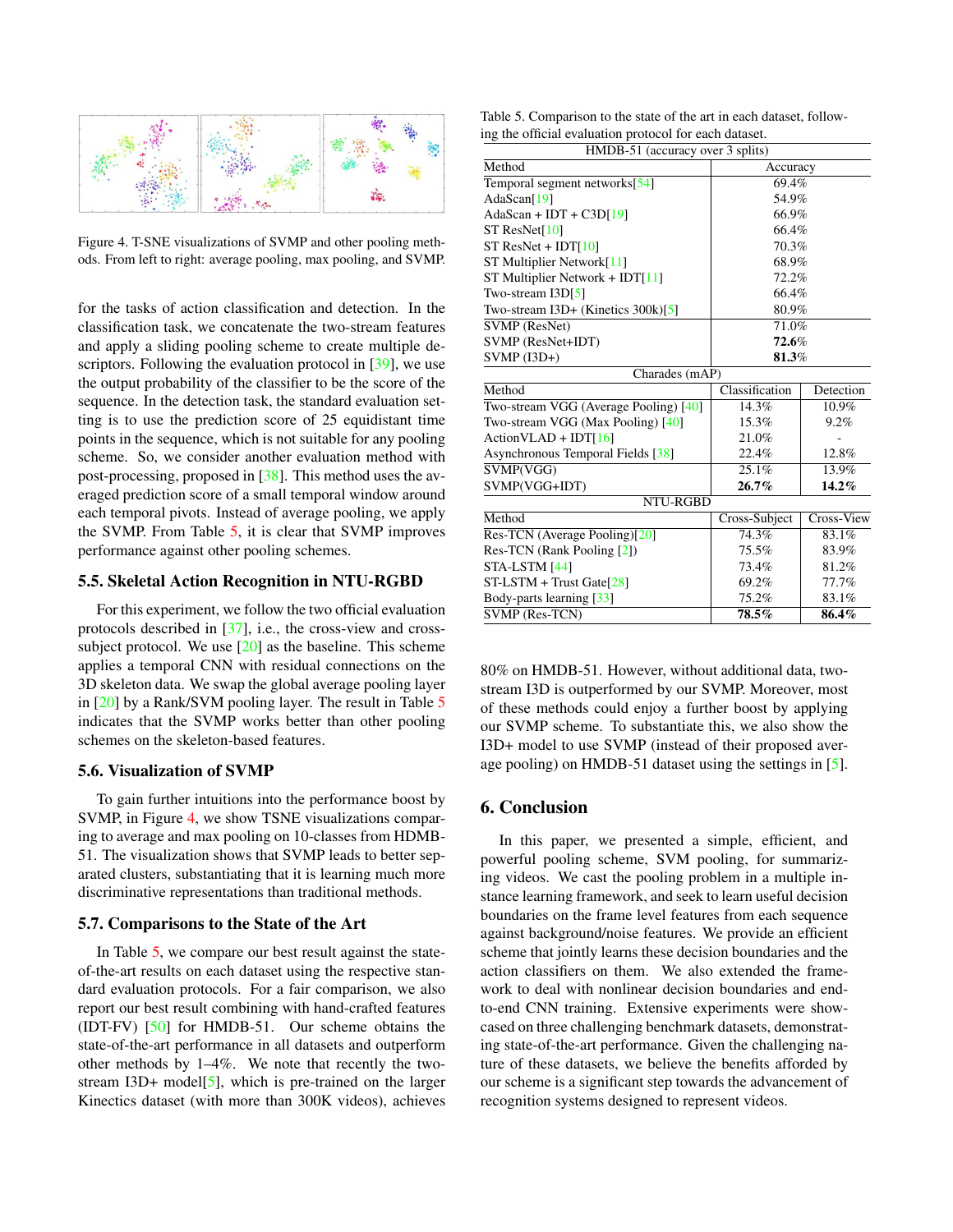# References

- <span id="page-8-12"></span>[1] M. Baccouche, F. Mamalet, C. Wolf, C. Garcia, and A. Baskurt. Sequential deep learning for human action recognition. In *Human Behavior Understanding*, pages 29– 39. 2011. [2](#page-1-0)
- <span id="page-8-0"></span>[2] H. Bilen, B. Fernando, E. Gavves, A. Vedaldi, and S. Gould. Dynamic image networks for action recognition. In *CVPR*, 2016. [1,](#page-0-1) [2,](#page-1-0) [7,](#page-6-5) [8](#page-7-2)
- <span id="page-8-26"></span>[3] R. C. Bunescu and R. J. Mooney. Multiple instance learning for sparse positive bags. In *ICML*, 2007. [3](#page-2-4)
- <span id="page-8-34"></span>[4] F. Caba Heilbron, V. Escorcia, B. Ghanem, and J. Carlos Niebles. Activitynet: A large-scale video benchmark for human activity understanding. In *CVPR*, 2015. [6](#page-5-7)
- <span id="page-8-6"></span>[5] J. Carreira and A. Zisserman. Quo vadis, action recognition? a new model and the kinetics dataset. In *CVPR*, July 2017. [1,](#page-0-1) [2,](#page-1-0) [8](#page-7-2)
- <span id="page-8-17"></span>[6] A. Cherian, B. Fernando, M. Harandi, and S. Gould. Generalized rank pooling for activity recognition. In *CVPR*, 2017. [2](#page-1-0)
- <span id="page-8-19"></span>[7] R. G. Cinbis, J. Verbeek, and C. Schmid. Weakly supervised object localization with multi-fold multiple instance learning. *PAMI*, 39(1):189–203, 2017. [2](#page-1-0)
- <span id="page-8-13"></span>[8] J. Donahue, L. Anne Hendricks, S. Guadarrama, M. Rohrbach, S. Venugopalan, K. Saenko, and T. Darrell. Long-term recurrent convolutional networks for visual recognition and description. In *CVPR*, 2015. [2](#page-1-0)
- <span id="page-8-14"></span>[9] Y. Du, W. Wang, and L. Wang. Hierarchical recurrent neural network for skeleton based action recognition. In *CVPR*, 2015. [2](#page-1-0)
- <span id="page-8-1"></span>[10] C. Feichtenhofer, A. Pinz, and R. Wildes. Spatiotemporal residual networks for video action recognition. In *NIPS*, 2016. [1,](#page-0-1) [7,](#page-6-5) [8](#page-7-2)
- <span id="page-8-2"></span>[11] C. Feichtenhofer, A. Pinz, and R. P. Wildes. Spatiotemporal multiplier networks for video action recognition. In *CVPR*, 2017. [1,](#page-0-1) [2,](#page-1-0) [8](#page-7-2)
- <span id="page-8-3"></span>[12] C. Feichtenhofer, A. Pinz, and R. P. Wildes. Temporal residual networks for dynamic scene recognition. In *CVPR*, 2017. [1,](#page-0-1) [2](#page-1-0)
- <span id="page-8-4"></span>[13] C. Feichtenhofer, A. Pinz, and A. Zisserman. Convolutional two-stream network fusion for video action recognition. In *CVPR*, 2016. [1,](#page-0-1) [7](#page-6-5)
- <span id="page-8-7"></span>[14] B. Fernando, E. Gavves, J. M. Oramas, A. Ghodrati, and T. Tuytelaars. Modeling video evolution for action recognition. In *CVPR*, 2015. [2,](#page-1-0) [7](#page-6-5)
- <span id="page-8-24"></span>[15] T. Gärtner, P. A. Flach, A. Kowalczyk, and A. J. Smola. Multi-instance kernels. In *ICML*, 2002. [3](#page-2-4)
- <span id="page-8-36"></span>[16] R. Girdhar, D. Ramanan, A. Gupta, J. Sivic, and B. Russell. Actionvlad: Learning spatio-temporal aggregation for action classification. In *CVPR*, 2017. [8](#page-7-2)
- <span id="page-8-29"></span>[17] S. Gould, B. Fernando, A. Cherian, P. Anderson, R. S. Cruz, and E. Guo. On differentiating parameterized argmin and argmax problems with application to bi-level optimization. *arXiv preprint arXiv:1607.05447*, 2016. [5](#page-4-1)
- <span id="page-8-5"></span>[18] M. Hayat, M. Bennamoun, and S. An. Deep reconstruction models for image set classification. *PAMI*, 37(4):713–727, 2015. [1,](#page-0-1) [2](#page-1-0)
- <span id="page-8-35"></span>[19] A. Kar, N. Rai, K. Sikka, and G. Sharma. Adascan: Adaptive scan pooling in deep convolutional neural networks for human action recognition in videos. In *CVPR*, 2017. [8](#page-7-2)
- <span id="page-8-11"></span>[20] T. S. Kim and A. Reiter. Interpretable 3d human action analysis with temporal convolutional networks. *arXiv preprint arXiv:1704.04516*, 2017. [2,](#page-1-0) [6,](#page-5-7) [8](#page-7-2)
- <span id="page-8-10"></span>[21] A. Krizhevsky, I. Sutskever, and G. E. Hinton. Imagenet classification with deep convolutional neural networks. In *NIPS*, 2012. [2](#page-1-0)
- <span id="page-8-30"></span>[22] H. Kuehne, H. Jhuang, E. Garrote, T. Poggio, and T. Serre. Hmdb: a large video database for human motion recognition. In *ICCV*, 2011. [6](#page-5-7)
- <span id="page-8-25"></span>[23] K.-T. Lai, F. X. Yu, M.-S. Chen, and S.-F. Chang. Video event detection by inferring temporal instance labels. In *CVPR*, 2014. [3](#page-2-4)
- <span id="page-8-27"></span>[24] R. Lazimy. Mixed-integer quadratic programming. *Mathematical Programming*, 22(1):332–349, 1982. [4](#page-3-3)
- <span id="page-8-15"></span>[25] Q. Li, Z. Qiu, T. Yao, T. Mei, Y. Rui, and J. Luo. Action recognition by learning deep multi-granular spatio-temporal video representation. In *ICMR*, 2016. [2](#page-1-0)
- <span id="page-8-20"></span>[26] W. Li and N. Vasconcelos. Multiple instance learning for soft bags via top instances. In *CVPR*, 2015. [2](#page-1-0)
- <span id="page-8-23"></span>[27] W. Li, Q. Yu, A. Divakaran, and N. Vasconcelos. Dynamic pooling for complex event recognition. In *ICCV*, 2013. [3](#page-2-4)
- <span id="page-8-37"></span>[28] J. Liu, A. Shahroudy, D. Xu, A. C. Kot, and G. Wang. Skeleton-based action recognition using spatiotemporal lstm network with trust gates. *arXiv preprint arXiv:1706.08276*, 2017. [8](#page-7-2)
- <span id="page-8-18"></span>[29] T. Malisiewicz, A. Gupta, and A. A. Efros. Ensemble of exemplar-svms for object detection and beyond. In *ICCV*, 2011. [2](#page-1-0)
- <span id="page-8-28"></span>[30] R. Misener and C. A. Floudas. Glomiqo: Global mixedinteger quadratic optimizer. *Journal of Global Optimization*, 57(1):3–50, 2013. [4](#page-3-3)
- <span id="page-8-22"></span>[31] S. Nowozin, G. Bakir, and K. Tsuda. Discriminative subsequence mining for action classification. In *ICCV*, 2007. [3](#page-2-4)
- <span id="page-8-16"></span>[32] R. Pascanu, T. Mikolov, and Y. Bengio. On the difficulty of training recurrent neural networks. In *ICML*, 2013. [2](#page-1-0)
- <span id="page-8-38"></span>[33] H. Rahmani and M. Bennamoun. Learning action recognition model from depth and skeleton videos. In *ICCV*, 2017. [8](#page-7-2)
- <span id="page-8-9"></span>[34] S. Sadanand and J. J. Corso. Action bank: A high-level representation of activity in video. In *CVPR*, 2012. [2](#page-1-0)
- <span id="page-8-21"></span>[35] S. Satkin and M. Hebert. Modeling the temporal extent of actions. In *ECCV*, 2010. [3](#page-2-4)
- <span id="page-8-8"></span>[36] K. Schindler and L. Van Gool. Action snippets: How many frames does human action recognition require? In *CVPR*, 2008. [2](#page-1-0)
- <span id="page-8-33"></span>[37] A. Shahroudy, J. Liu, T.-T. Ng, and G. Wang. Ntu rgb+ d: A large scale dataset for 3d human activity analysis. In *CVPR*, 2016. [6,](#page-5-7) [8](#page-7-2)
- <span id="page-8-32"></span>[38] G. A. Sigurdsson, S. Divvala, A. Farhadi, and A. Gupta. Asynchronous temporal fields for action recognition. In *CVPR*, 2017. [6,](#page-5-7) [8](#page-7-2)
- <span id="page-8-31"></span>[39] G. A. Sigurdsson, G. Varol, X. Wang, A. Farhadi, I. Laptev, and A. Gupta. Hollywood in homes: Crowdsourcing data collection for activity understanding. In *ECCV*, 2016. [6,](#page-5-7) [8](#page-7-2)